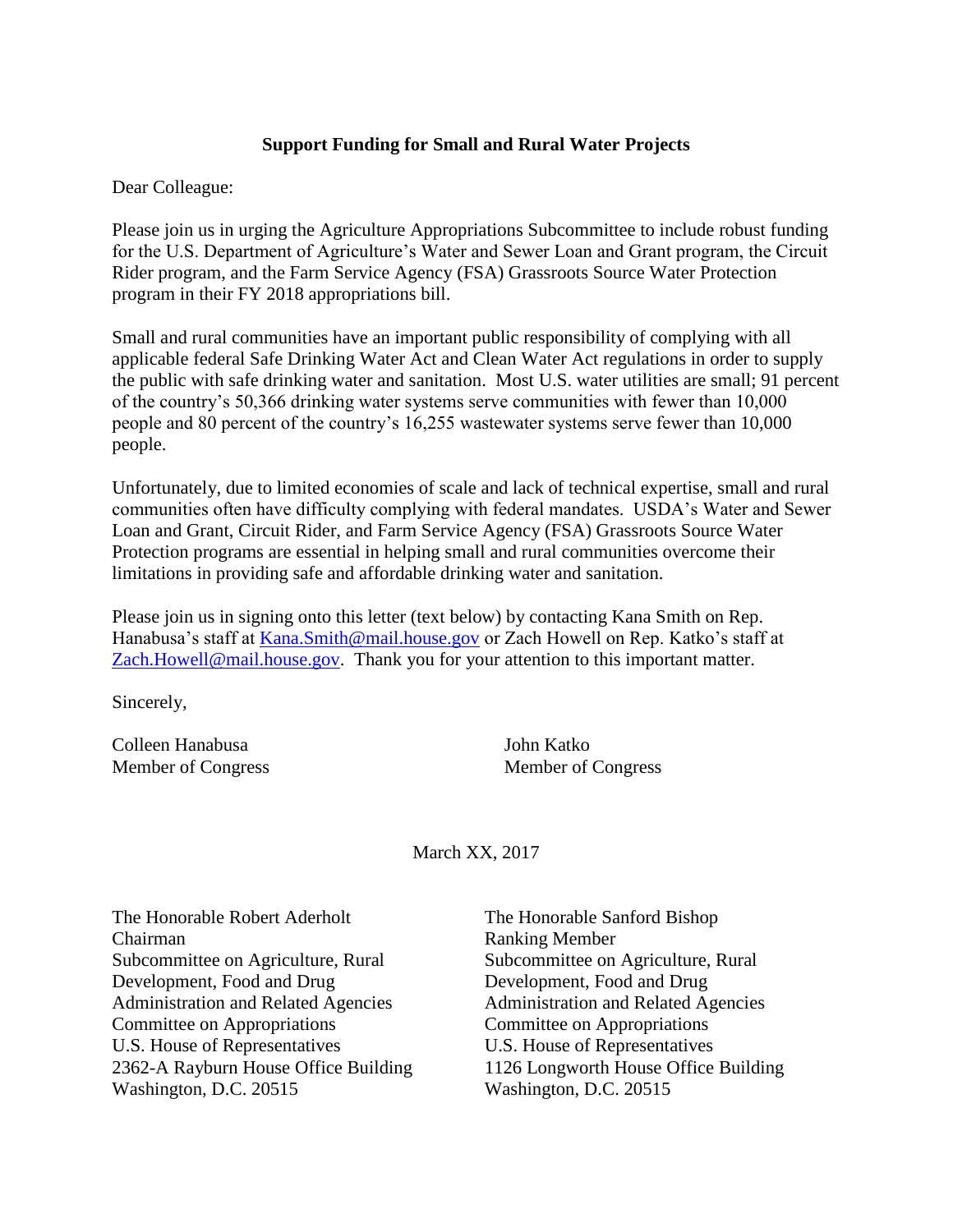Dear Chairman Aderholt and Ranking Member Bishop,

We would like to thank the Members of the Agriculture Appropriations Subcommittee for their continued support of vital water infrastructure and technical assistance funding for rural and small communities through programs under the U.S. Department of Agriculture (USDA). As the subcommittee moves forward with the consideration of agriculture appropriations for fiscal year (FY) 2018, we write to respectfully urge you to include \$600 million, \$17.4 million, and \$6.5 million for USDA's Water and Sewer Loan and Grant, Circuit Rider, and Farm Service Agency (FSA) Grassroots Source Water Protection programs, respectively.

Small and rural communities have an important public responsibility of complying with all applicable federal Safe Drinking Water Act and Clean Water Act regulations in order to supply the public with safe drinking water and sanitation. Most U.S. water utilities are small; 91 percent of the country's 50,366 drinking water systems serve communities with fewer than 10,000 people and 80 percent of the country's 16,255 wastewater systems serve fewer than 10,000 people. Unfortunately, due to limited economies of scale and lack of technical expertise, small and rural communities often have difficulty complying with federal mandates. USDA's Water and Sewer Loan and Grants Circuit Rider, and Farm Service Agency (FSA) Grassroots Source Water Protection programs are essential in helping small and rural communities overcome their limitations in providing safe and affordable drinking water and sanitation.

USDA's Water and Sewer Loan and Grant program helps to construct water and wastewater infrastructure through grants and loans provided at reasonable rates and terms. As of February 1, 2017, the backlog for the USDA's Water and Sewer Loan and Grant program currently includes 805 community applications, of which 618 are for low interest loans totaling \$1,637,039,163 and 612 are for grants totaling \$596,784,575. This backlog equals a grand total of \$2,233,823,738 and represents small and rural community water infrastructure projects that are unable to access alternative sources of funding. Without this assistance, many communities would not have the means to construct new water systems, expand existing ones, or comply with mandates. Thus, we respectfully urge the subcommittee to include \$600 million in the FY 2018 appropriations for USDA's Water and Sewer Loan and Grant program to adequately address the current USDA backlog.

The USDA Circuit Rider program is one of the most successful local initiatives that the USDA operates with appropriated funds to provide necessary technical expertise and training to rural communities. This program provides the primary support for communities to operate safe and clean drinking water systems, and helps to ensure compliance with current water regulations. Circuit riders are in the field every day helping these communities with water system compliance, operations, maintenance, management, and training. This assistance protects the sizable investment the federal government has made in rural water infrastructure. We respectfully request the USDA Circuit Rider program to be funded at a minimum of \$17.4 million to continue maintaining the number of full-time employees necessary to fulfill the important mission of this program.